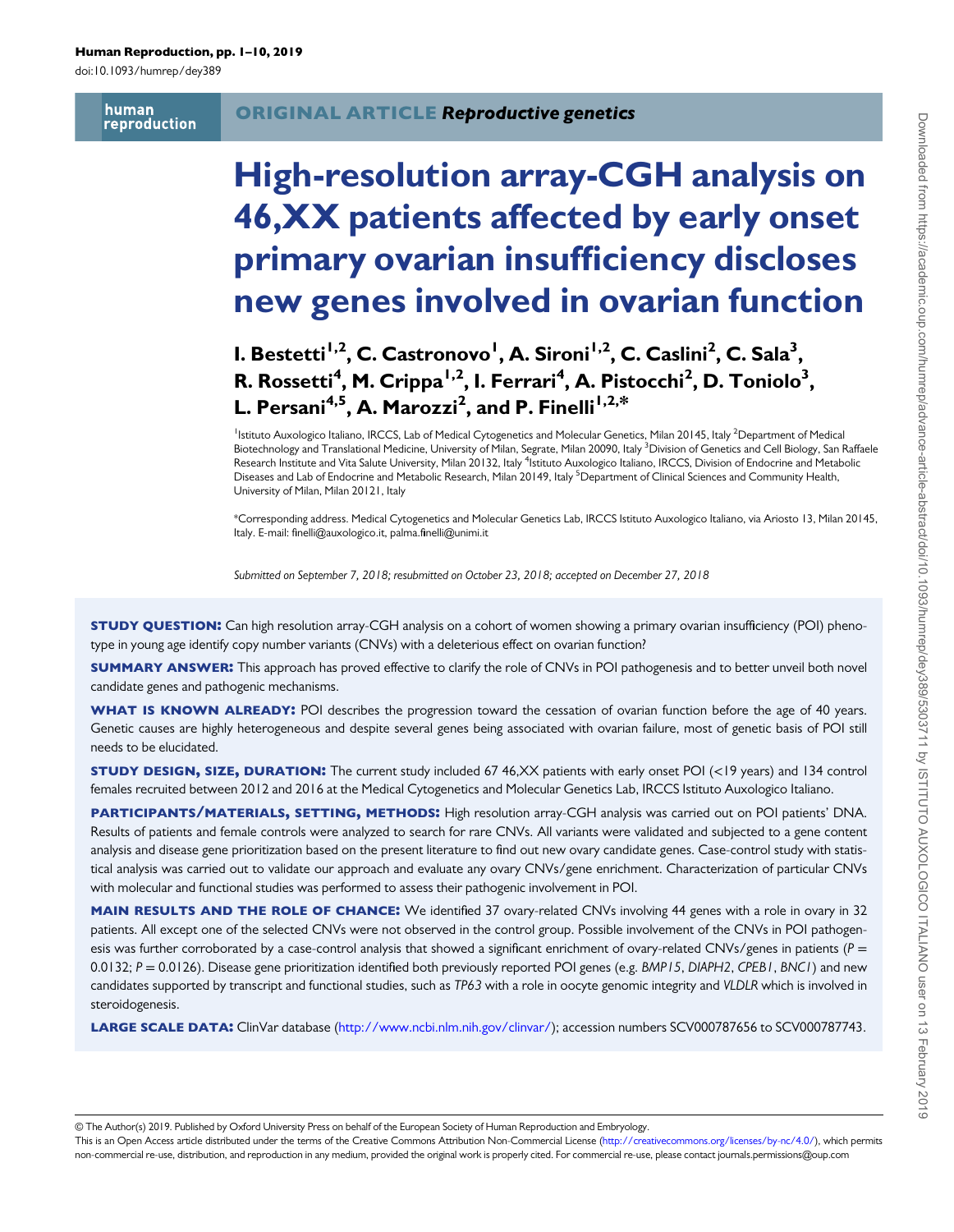LIMITATIONS, REASONS FOR CAUTION: This is a descriptive analysis for almost all of the CNVs identified. Inheritance studies of CNVs in some non-familial sporadic cases was not performed as the parents' DNA samples were not available. Addionally, RT-qPCR analyses were carried out in few cases as RNA samples were not always available and the genes were not expressed in blood.

WIDER IMPLICATIONS OF THE FINDINGS: Our array-CGH screening turned out to be efficient in identifying different CNVs possibly implicated in disease onset, thus supporting the extremely wide genetic heterogeneity of POI. Since almost 50% of cases are negative rare ovary-related CNVs, array-CGH together with next generation sequencing might represent the most suitable approach to obtain a comprehensive genetic characterization of POI patients.

STUDY FUNDING/COMPETING INTEREST(S): Supported by Italian Ministry of Health grants 'Ricerca Corrente' (08C203\_2012) and 'Ricerca Finalizzata' (GR-2011-02351636, BIOEFFECT) to IRCCS Istituto Auxologico Italiano.

Key words: primary ovarian insufficiency / array-CGH / ovarian dysgenesis / TP63 / VLDLR

# Introduction

Primary ovarian insufficiency (POI) is a heterogeneous group of disorders whose incidence increases with increasing age (1:10,000 women by age 20, and 1:100 by age 40) ([Goswami and Conway,](#page-8-0) [2005](#page-8-0)). POI describes the progression toward the cessation of ovarian function and can occur as either primary (PA) or secondary amenorrhea (SA), in syndromic or non-syndromic phenotypes [\(Rossetti](#page-9-0) et al., 2017). While PA represents the most severe manifestation of the disorder, characterized by absent pubertal development and/or ovarian dysgenesis (OD), SA is generally associated with milder phenotypes with a post-pubertal onset ([Beck-Peccoz](#page-8-0) [and Persani, 2006](#page-8-0); [Cox and Liu, 2014\)](#page-8-0). Genetic causes are highly heterogeneous and might explain at least some of the sporadic idio-pathic cases, which comprise 50-90% of cases ([Chapman](#page-8-0) et al., [2015](#page-8-0)). Both numerical and structural chromosomal anomalies of which Turner's syndrome (45,X) is the most frequent, as well as 46,XX non-syndromic patients' genomic alterations have been so far reported as causative of POI [\(Fonseca](#page-8-0) et al., 2015; [Laissue,](#page-9-0) [2015](#page-9-0); [Huhtaniemi](#page-8-0) et al., 2018).

Recently, thanks to genome-wide investigation based on both singlenucleotide polymorphism array and array comparative genomic hybridization (array-CGH) technologies, several X-linked and autosomal copy number variants (CNVs) affecting loci with a possible role in female fertility have been identified [\(Aboura](#page-8-0) et al., 2009; [Dudding](#page-8-0) et al.[, 2010](#page-8-0); Ledig et al.[, 2010;](#page-9-0) [Quilter](#page-9-0) et al., 2010; Knauff et al.[, 2011;](#page-9-0) Zhen et al.[, 2013](#page-9-0); [Castronovo](#page-8-0) et al., 2014). A few high resolution studies have analyzed small groups of 46,XX non-syndromic POI patients, either phenotypically mixed (i.e. PA, SA and infertile patients) [\(McGuire](#page-9-0) et al., 2011; [Norling](#page-9-0) et al., 2014; Jaillard et al.[, 2016\)](#page-9-0) or homogeneously affected by early menopause (Tsuiko et al.[, 2016\)](#page-9-0). Besides genes already known to be involved in POI pathogenesis, other novel genes with an important role in ovarian development have been identified and proposed as candidates. However, the low detection rate («50%) suggests that most of the genetic basis of POI still needs to be elucidated, possibly by a complementary high throughput genome-wide approach such as whole exome sequencing ([Tsuiko](#page-9-0) et al.[, 2016\)](#page-9-0). In addition, the extreme degree of genetic heterogeneity as well as the presence of multiple rare rearrangements/single nucleo-tide variants carried by single individuals [\(McGuire](#page-9-0) et al., 2011; [Norling](#page-9-0) et al.[, 2014](#page-9-0); [Tsuiko](#page-9-0) et al., 2016) seem to be constant features of POI genetic architecture.

Here, we performed the first high resolution array-CGH-based case-control investigation on a cohort of young 46,XX patients (POI onset <19 years) homogeneously affected by PA and/or OD to identify genetic defects caused by highly penetrant variants with an earlier deleterious effect on ovarian function. This approach has proved effective to clarify the role of CNVs in POI pathogenesis and to better unveil both novel candidate genes and pathogenic mechanisms.

# Materials and Methods

### Study design

A cohort of 46,XX patients affected by severe primary ovarian insufficiency was collected and screened by high resolution array-CGH analysis to identify novel ovary-related genes involved in the POI phenotype, which were then analyzed by disease gene prioritization to highlight the most likely candidates. To validate our approach, a case-control study using a cohort of fertile females was also carried out and the pathogenic effect of some identified CNVs containing candidate genes was further investigated at the genomic and transcript level (Fig. 1).



Figure 1 Flowchart of the study design.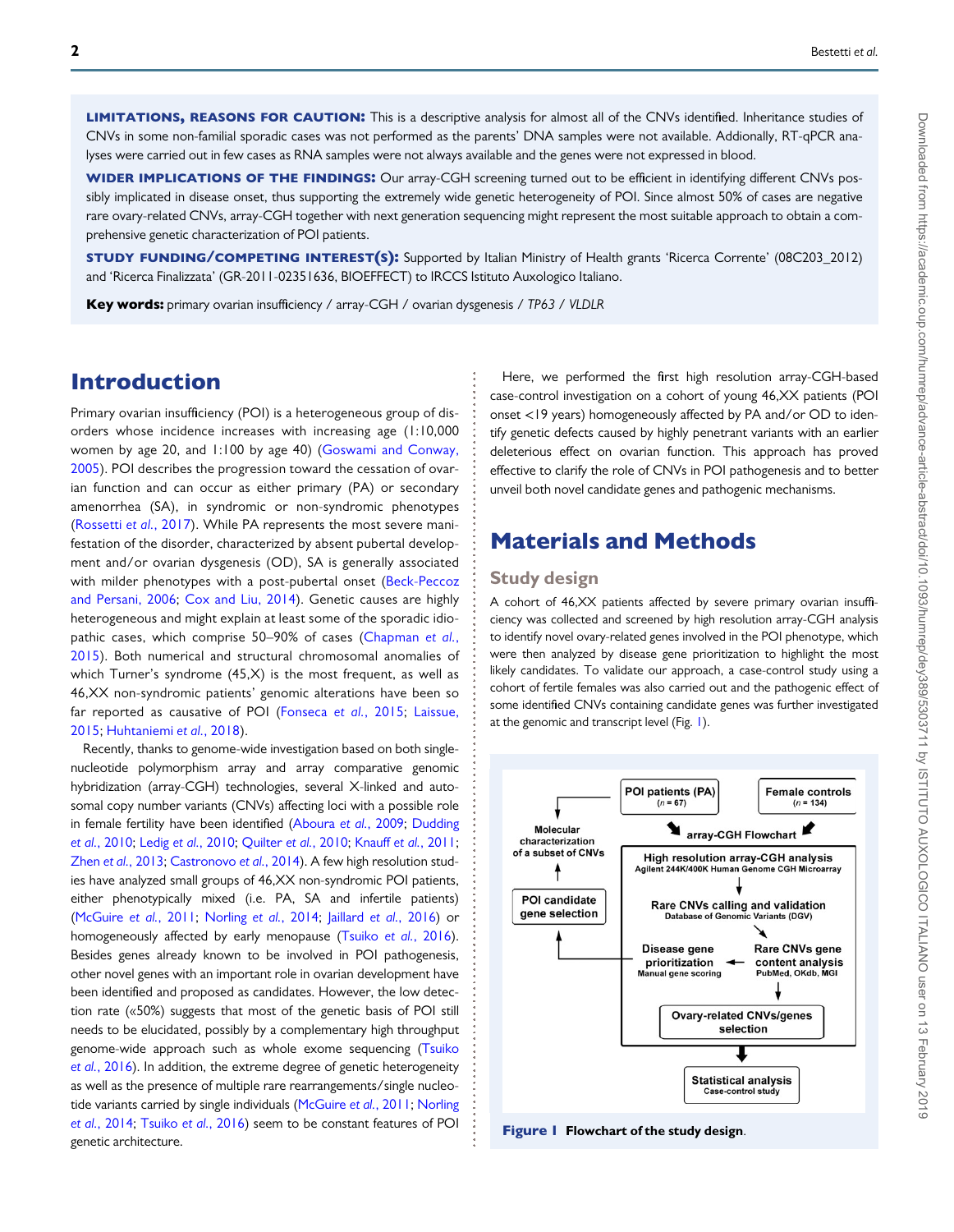### <span id="page-2-0"></span>Ethical approval

Written informed consent to the research investigation, approved by the Ethical Clinical Research Committees of IRCCS Istituto Auxologico Italiano and of San Raffaele Research Institute, was obtained from either the adult patients or parents of underage patients.

### Patients and controls

There were 67 Caucasian patients affected by POI, mean age  $19.2 \pm 7.3$ years (median: 16 years), were enrolled from July 2011 to December 2014. The patients were referred and gave their informed consent to the study at the Division of Endocrine and Metabolic Diseases of Istituto Auxologico Italiano and at the Division of Genetics and Cell Biology of San Raffaele Research Institute in Milan. The inclusion criteria were 46,XX karyotype, primary amenorrhea (61 patients) or very early secondary amenorrhea (6 patients) occurring immediately after menarche. Mean age at diagnosis was 15.1  $\pm$  1.7 years and the hormone levels in the analyzed patients were in the postmenopausal range (FSH > 40 UI/l and estradiol <30 pg/ml). All included patients were phenotypically normal and considered idiopathic because they did not have any POI-related conditions such as ovarian surgery or previous chemo- or radio-therapy (Supplementary Table SI). Patients cohort included 35 sporadic (52.23%), and 25 familial (37.31%) POI cases; clinical details are reported in Supplementary Table SI.

The control cohort, selected from our in-house array-CGH data of healthy individuals, consisted of 134 healthy Caucasian women with a normal karyotype, who had given birth to at least one child, and with a mean age of 46.5  $\pm$  10.4 years.

### Array-CGH analysis, CNV classification and validation

The genome scan was performed using the Human Genome CGH Microarray Kits 1  $\times$  244 K (9 patients) and 2  $\times$  400 K (58 patients), according to the manufacturer's instructions (Agilent Technologies, Santa Clara, CA, USA). Data were extracted and analyzed for copy number changes using Agilent CytoGenomics v.3.0 (Agilent Technologies). CNV classification was performed according to the Database of Genomic Variants (DGV) (<http://projects.tcag.ca/variation/>, release March 2016) to exclude common polymorphic CNVs with a frequency >1% in healthy controls. To confirm the actual rarity of the CNVs identified in POI patients, in-house array-CGH results were drawn for the female controls previously analyzed with 244 K ( $n = 71$ ) and 400 K ( $n = 63$ ) platforms. CNVs detected by ≤5 probes or with an unknown inheritance were validated by means of real-time quantitative PCR (qPCR) or Long-Range PCR (LR-PCR). Specifically, qPCR was performed on gDNA using SYBR Green methodology (Thermo Fisher Scientific, Waltham, MA, USA) and data were analyzed through the 2<sup>-ΔΔCt</sup> method ([Livak and Schmittgen, 2001\)](#page-9-0). LR-PCR with specific primers able to amplify the aberrations breakpoints was carried out using TaKaRa LA Taq<sup>TM</sup> kit (TaKaRa, JP). PCR products were sequenced using the BigDye® Terminator v3.1 Cycle Sequencing Kit (Thermo Fisher Scientific). Electropherograms obtained were analyzed using ChromasPro 1.5 software (Technelysium Pty Ltd., Tewantin QLD, Australia). A full list of primers is available upon request.

### Ovarian CNVs selection and classification

In order to pick out CNVs with a putative role in POI etiology, the rare CNVs identified in patients and controls were assessed for gene content and compared with similar already reported CNVs using public databases such as ISCA (<https://www.clinicalgenome.org/>, update November 2012), and DECIPHER v9.10 [\(http://www.sanger.ac.uk/PostGenomics/](http://www.sanger.ac.uk/PostGenomics/decipher/)

[decipher/](http://www.sanger.ac.uk/PostGenomics/decipher/), last accessed March 2017). Genes involved in rare CNVs were analyzed in both patients and controls according to the following features: (i) expression and function in ovary, (ii) association with POI in humans and (iii) presence of animal models. A positive feedback in at least one out of three evaluated features classified the genes and relative CNVs as ovary-related. Ovarian Kaleidoscope Database (OKdb, [http://okdb.](http://okdb.appliedbioinfo.net) [appliedbioinfo.net,](http://okdb.appliedbioinfo.net) last accessed July 2017) was consulted for expression, function, and reported variants, and Mouse Genome Informatics database (MGI, <http://www.informatics.jax.org/>, last accessed July 2017) was investigated to evaluate the presence of infertile or subfertile animal models.

### Prioritization strategy

To identify the top POI candidates, we applied a prioritization strategy by scoring the genes as reported in Table I. Based on final ranking [1-8], the genes were classified as 'low score' [1–3], or 'high score' [4–8] genes. This approach was applied to both patients and controls.

#### Statistical analyses

Statistical analyses for the case-control study were performed by online  $2 \times 2$  contingency table ([www.vassarstats.net/odds2x2.html\)](http://www.vassarstats.net/odds2x2.html) for Pearson's Chi-square test (Chi-q) and R.3.1.0 software for Wilcoxon rank sum test. Chi-q was used to investigate significant differences between patients and controls in the number of individuals having either rare CNVs or ovaryrelated rare CNVs. Wilcoxon rank sum test was used to evaluate a relation between CNVs and POI disease. In detail, the total number of: (i) rare CNVs, (ii) ovary-related rare CNVs (total number, duplications and deletions) and (iii) common susceptibility variants were compared between patients and controls. Wilcoxon rank sum test was used to match the number of: (i) ovary-related genes [score 1–8], (ii) high score genes [4–8] and (iii) low score genes [1–3]. Data used for statistical analyses are reported in Supplementary Table SII. Identical rearrangements found in

#### Table I Criteria used for gene POI association score assessment.

#### ........................................................................................ Total score [0–8]

#### Expression and Function in ovary [score 0–3]

0 nothing reported related to ovary

- 1 gene expressed during oocyte/follicle development in animals<sup>a</sup>
- 2 gene with a known ovarian function
- 3 gene with more clarified ovarian function

#### Association to POI in humans [0–3]

0 never associated to POI

- 1 Reported in 1 or 2 patients with fertility defects or POI
- 2 Reported in more than 2 patients with POI
- 3 OMIM disease gene for POI

#### Animal model [0–1]

0 No infertile or subfertile animal models

1 Presence of infertile or subfertile animal models

#### Literature ovary-related [0–1]

0 Less than 5 articles related to ovarian function/POI

1 More than 5 articles related to ovarian function/POI

<sup>a</sup> Expression evaluated based on published articles or expression data from Ovarian Kaleidoscope Database ([http://okdb.appliedbioinfo.net\)](http://okdb.appliedbioinfo.net).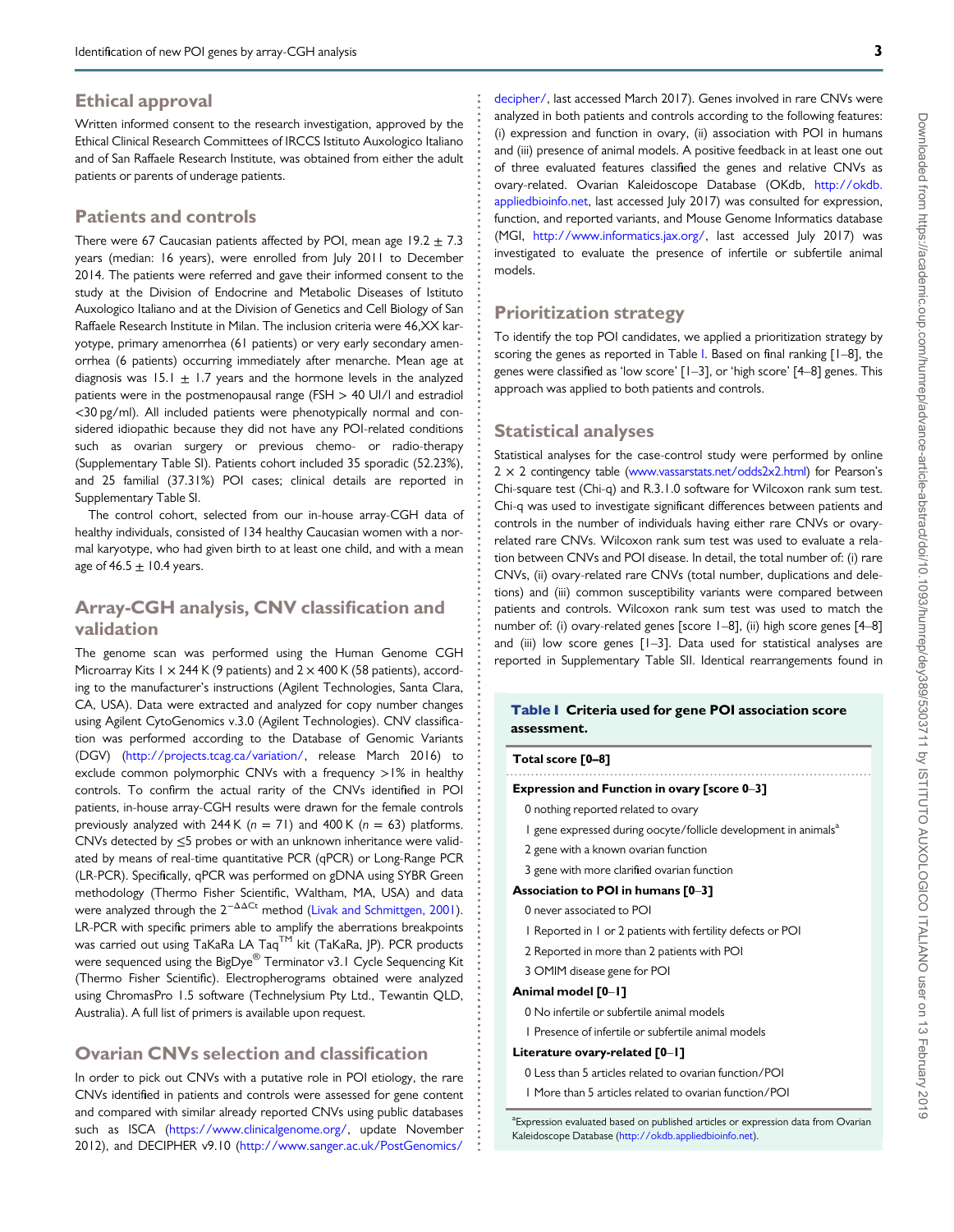familial cases were counted as one. A P-value <0.05 assigned a statistically significant test.

### Gene expression analysis, CNVs molecular characterizations, and luciferase assay

Transcriptional expression of ovary-related genes was evaluated on RNA from (i) adult ovary (Human Ovary Poly A+ RNA, Clontech), (ii) fetus (Human Fetus, Whole Poly A+ RNA, Clontech) and (iii) peripheral blood. cDNAs from each tissue were obtained with the High Capacity cDNA Reverse Transcription Kit (Thermo Fisher Scientific) using 500 ng of RNAs. PCR reactions were performed using the AmpliTaq Gold<sup>®</sup> kit (Thermo Fisher Scientific).

For genomic characterizations of CNVs involving TP63 and VLDLR, specific primers to amplify duplication/deletion breakpoints were designed for LR-PCR reactions (TaKaRa LA Taq™) and sequencing; qPCR on gDNA was carried out with SYBR-Green technology (Thermo Fisher Scientific) for SYCE1 rearrangements. RT-qPCR reactions for TP63, VLDLR and DIAPH2 were performed using the TaqMan method with three housekeeping genes as normalizers (TBP, GUSB, and RPLP0) (Supplementary Table SIII). The  $2^{-\Delta\Delta Ct}$  method was applied.

For CNVs position effect assessment using luciferase assays, we selected both CNVs adjacent to genes with a high POI association score and CNVs present in patients whose mRNA was available for further validations. The only variant that met these conditions was the 9p24.2 CNV (VLDLR) on POI-44. To characterize the regulatory activity of the predicted ENCODE elements (Ernst et al.[, 2011](#page-8-0)), several firefly luciferase reporter plasmids were constructed by cloning 11 DNA fragments (Bglll restriction sites) into the pGL3 promoter plasmid (Promega, USA). To characterize the activity of the fragment INS-BglII on the VLDLR promoter, a firefly luciferase reporter plasmid was constructed by subcloning the promoter from positions −1000 to +100 (HindIII restriction sites) into the promoterless pGL3-Basic (Promega). The fragment INS-BglII was then subcloned upstream of the VLDLR promoter through BglII restriction sites. Constructs were transfected on both COV434 granulosa cells and HeLa using Fugene (Invitrogen) according to the manufacturer's instructions. After treating for 16 h, cell lysates obtained with Passive Lysis Buffer 1X (Promega) were centrifuged and the supernatants were then assayed for luciferase activity using the Dual Luciferase reporter Assay kit (Promega). Luminescence in relative light units (RLU) was measured for 10 s in a Fluoroskan Ascent instrument (Labsystems). Results were then calculated as fold induction relative to pGL3/pGL3b wild-type expression vector.

# **Results**

### Array-CGH analysis and ovary-related CNVs

The array-CGH analysis identified a total of 1402 CNVs with an average of about 21 aberrations per patient. Based on the DGV, common variants were excluded and 72 rare validated CNVs in 49 patients (Supplementary Table SIV) were selected. Similarly, according to the DGV, 118 rare validated CNVs were found in 78 controls (Supplementary Table SIV). The analysis of rare CNVs gene content in patients and controls selected 44 and 48 unique ovary-related genes, respectively (Supplementary Table SV). The selected genes are included or adjacent to 37 (51.4%) CNVs in 32 patients and to 42 (35.6%) CNVs in 38 controls (Supplementary Table SIV).

To support the pathogenic effect of the selected CNVs, all detected ovary-related variants were exclusively identified in patients, except for the Xp22.31 duplication involving STS also found in CTR\_F097 (Supplementary Table SIV). Three CNVs are adjacent to or involve

two OMIM POI genes, and five CNVs overlap with variants previously reported in POI patients (Supplementary Fig. S1).

Among common rearrangements counted as susceptibility loci for POI (i.e. NAIP at 5q13.2, DUSP22 at 6p25.2, and SYCE1 at 10q26.3), 26 aberrations were found in 25 patients and 41 common aberrations were found in 39 controls (Supplementary Table SIV). All rare and selected common CNVs identified in patients were submitted to ClinVar database ([http://www.ncbi.nlm.nih.gov/clinvar/,](http://www.ncbi.nlm.nih.gov/clinvar/) July 24 2018, date last accessed; accession numbers SCV000787656 to SCV000787743).

### Gene content analysis of CNVs and disease gene prioritization indicate potentially relevant regions for POI

Among the 44 ovary-related genes, we identified two OMIM POI genes (DIAPH2, POF2A, OMIM#300511; BMP15, POF4, OMIM#300510), seven genes already associated with POI in human (BNC1, CPEB1, PSMB1, SH3GL3, STS, TBP and ZFR2) and 35 genes either not well or never associated with POI (Supplementary Table SV). The expression in the ovary was confirmed by RT-PCR on all selected ovary-related genes (data not shown) and detailed information about their function are reported in Supplementary Table SVI. The disease prioritization strategy attributing to each gene a POI association score [1–8] (Table [I,](#page-2-0) Supplementary Table SVI) identified the most promising candidates (Fig. [2\)](#page-4-0). Similarly, 48 ovary-related genes were identified and prioritized in controls (Supplementary Tables SV and SVI).

# Statistical analysis revealed in patients a significant enrichment in ovary-related CNVs and genes

In order to validate our methodological approach and results obtained with prioritization, a case-control analysis was performed. Chi-q test showed that the number of patients carrying either rare CNVs  $(n =$ 49) or ovary-related CNVs ( $n = 32$ ) is statistically significantly higher compared to the number of controls ( $P = 0.0386$ ,  $P = 0.0065$ , respectively) (Fig. [3](#page-4-0)A, C). Wilcoxon rank sum test did not reveal any differences in the number of rare CNVs between patients and controls ( $P =$ 0.1852); conversely the number of rare ovary-related CNVs was statistically significant ( $P = 0.0132$ ), in particular for duplications ( $P =$ 0.0128). Similar results were obtained for ovary-related genes ( $P =$ 0.0126), particularly for the genes classified with the highest POI association score ( $P = 0.0192$ ) (Fig. [3B](#page-4-0) and D). Even though the Wilcoxon test did not reveal any difference regarding the number of previously associated common CNVs ( $P = 0.2494$ ; Fig. [3B](#page-4-0) and D), no SYCE1 deletions were detected in controls.

### Pathogenic effect evaluation of particular **CNVs**

The identified 161 kb paternal intragenic duplication at 3q28 in POI-8 and POI-9 (Fig. [4A](#page-5-0)) involves exons 2–9 of the longest TP63 transcript variant (NM\_003722) (Fig. [4B](#page-5-0) and C). LR-PCR and sequencing of duplication breakpoints confirmed a direct tandem orientation and the inclusion of exon 10 (Fig. [4D](#page-5-0)), refining the duplication at chr3:189,424,338-189,592,155 (hg19). RT-PCR and sequencing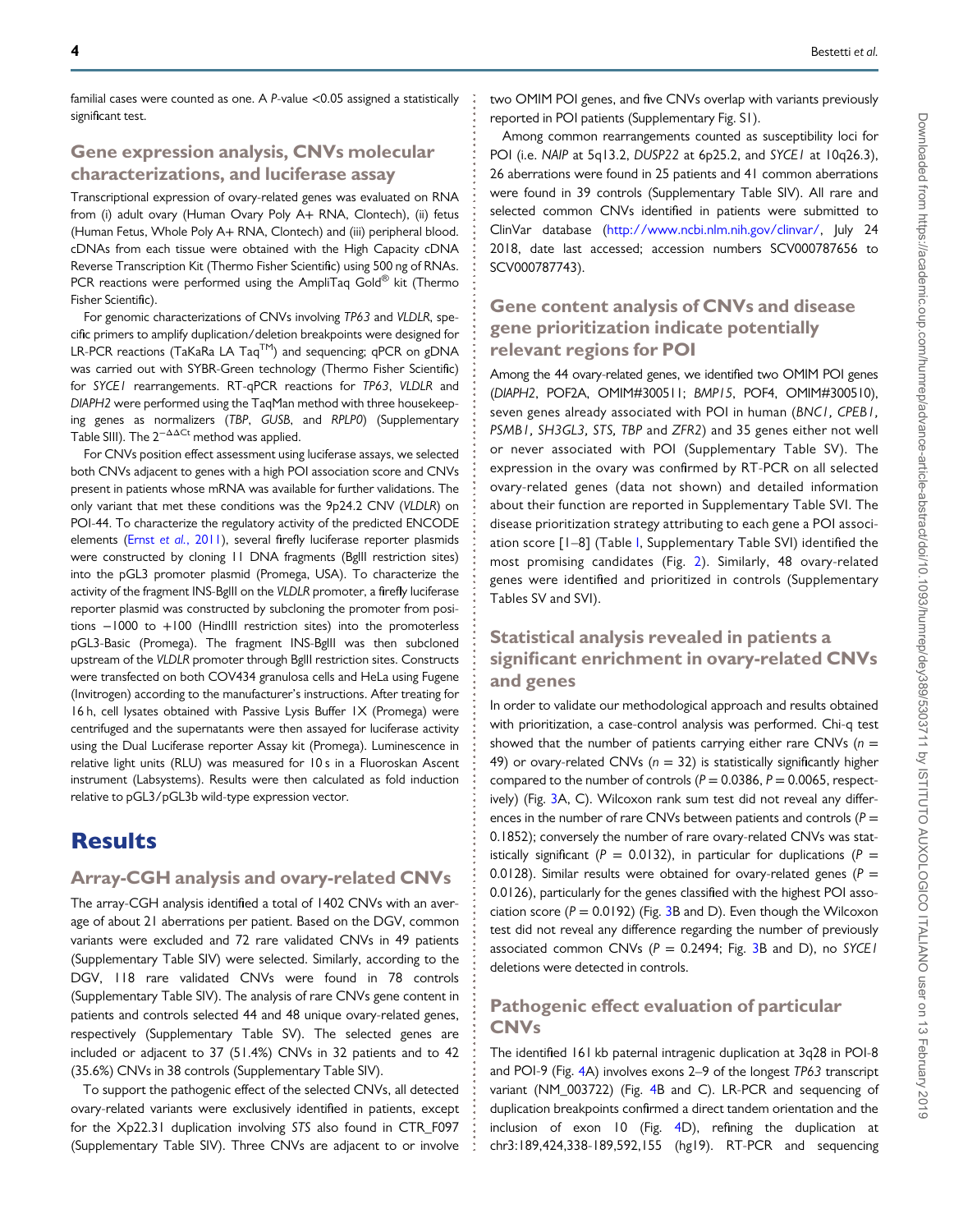<span id="page-4-0"></span>

Figure 2 Schematic view of genes according to their distribution among POI association scores from 1 (low) to 8 (high) and related functional categories.



Figure 3 Case-control statistical analysis. (A) Pearson Chi-q test. Significant P-values (<0.05) are in bold. (B) Wilcoxon rank sum test without continuity correction. Mean and standard deviation (SD) are represented for both cases and controls. Significant P-values (<0.05) are in bold. (C and D) Ideogram view showing the results of Chi-q and Wilcoxon tests, respectively.

reactions specific for exon junction 10-2 confirmed that 3q28 duplication produces an aberrant transcript without disruption of the reading frame (Fig. [4E](#page-5-0)). RT-qPCRs carried out on junction 7–8, 11–12

indicated that TP63 transcript levels in the patient are comparable to that in controls, and only a small amount of the duplicated aberrant mRNA is present (about 30% of the total level) (Fig. [4E](#page-5-0)). Since the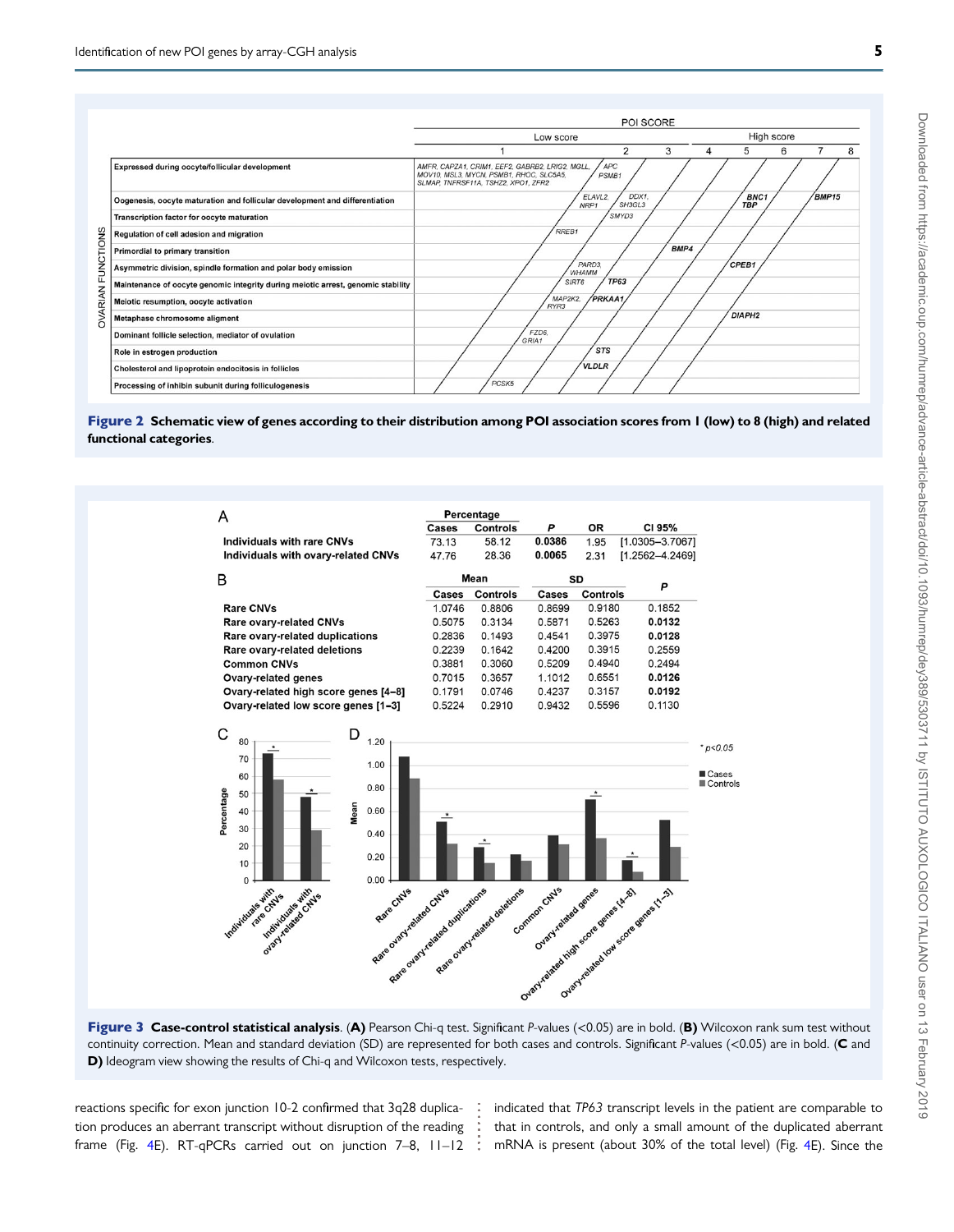<span id="page-5-0"></span>

Figure 4 Molecular characterization of TP63 gene duplication. (A) array-CGH profile output. (B) Duplication view according to UCSC genome browser; intragenic duplication is represented by a blue bar from IVS1 to IVS9. (C) TP63 isoforms are shown with the respective duplicated portion of 161 kb based on array-CGH results. (D) Duplication breakpoint characterization on gDNA performed by LR-PCR and sequencing with specific primers for the duplicated allele is shown (direct tandem orientation is considered); an overlapping sequence of 11 bp between the breakpoint junctions in IVS11 and IVS1 is shown. (E) Wild-type mRNA and mutated transcript with the relative sequences are shown. RT-qPCR analysis revealed a statistically significant TP63 overexpression in patients compared to controls which is indicative of the amount of the aberrant transcript. (F) Wild-type and hypothetical aberrant Tp63 proteins are shown.

reading frame is unaffected and that wild-type Tp63 protein is composed of 680 aa, the hypothetical aberrant protein might be formed by 1109 aa (Fig. 4F).

Although 11 CNVs might be perturbed by position effect, we focused our attention on deletion at 9p24.2 in POI-44 because it involves the high score gene VLDLR and patient mRNA was available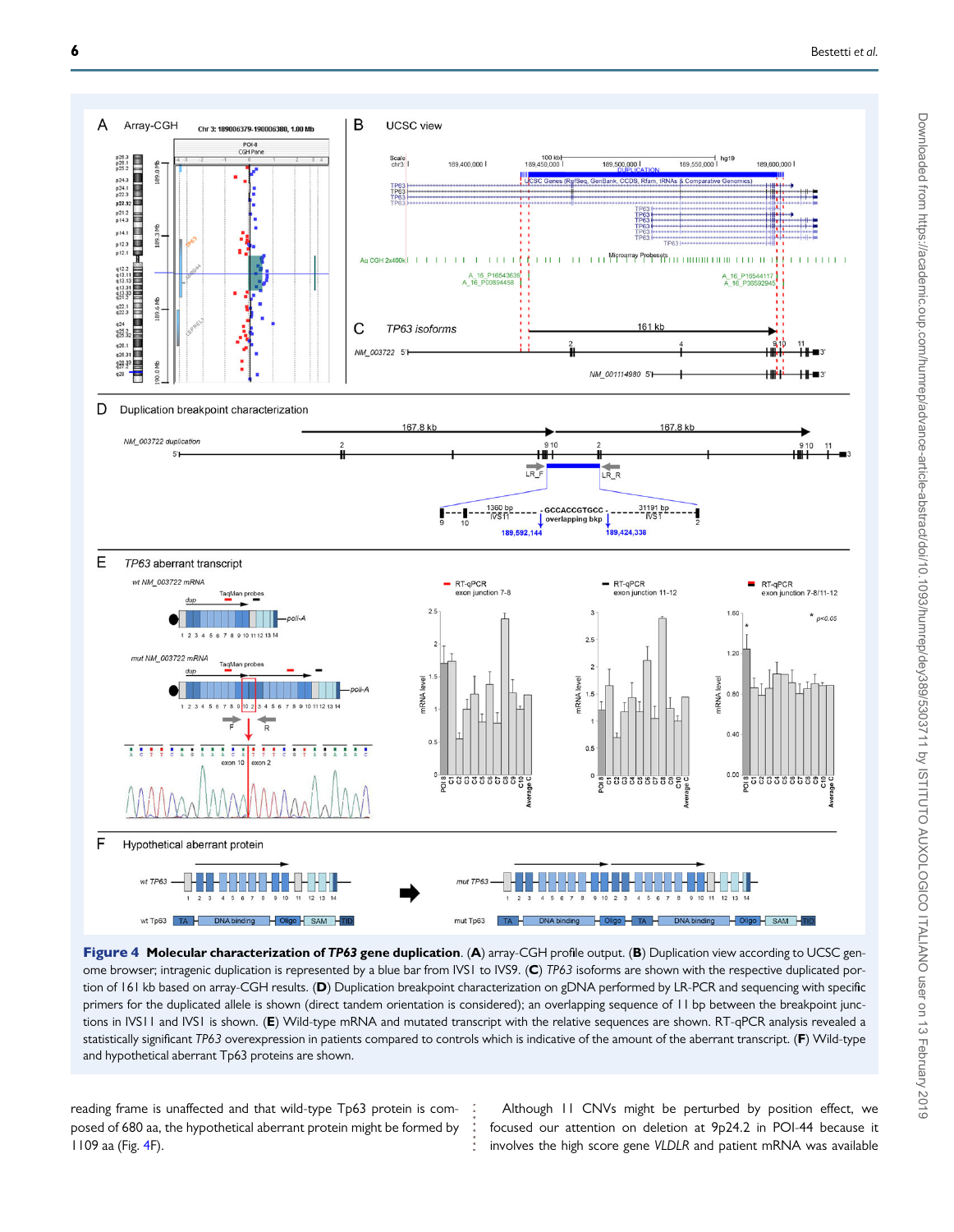<span id="page-6-0"></span>

Figure 5 Molecular characterization of 9p24.2 deletion. (A) array-CGH profile output. (B) Deletion view according to UCSC genome browser; deletion is represented by a red bar from VLDLR 3'UTR to downstream. Primers used for LR-PCR analysis are shown and the relative output is enlarged below the red bar. Regulatory elements included are shown (E1, E2, enhancers; INS, insulator). (C) Luciferase assay experiments using both HeLa and COV434 cell lines. Ideograms showing the chemiluminescent emission for each construct are depicted. (D) RT-qPCR analysis highlighted in patient a dramatic downregulation of VLDLR mRNA compared to the average of controls. ( $E$ ) The heterozygosity assay specific for rs6148 in VLDLR exon 14 showed a mono-allelic expression.

for further studies. Array-CGH analysis revealed a four-probe deletion of about 14.6 kb (chr9:2654,203-2668,811, hg19), involving VLDLR 3'UTR (NM\_003383) and predicted regulatory elements (Fig. 5A and B). LR-PCR and sequencing revealed that the VLDLR gene was preserved confirming a deletion of 12.4 kb (chr9:2656,920-2669,483, hg19) (Fig. 5B). Through luciferase assays, the region containing the predicted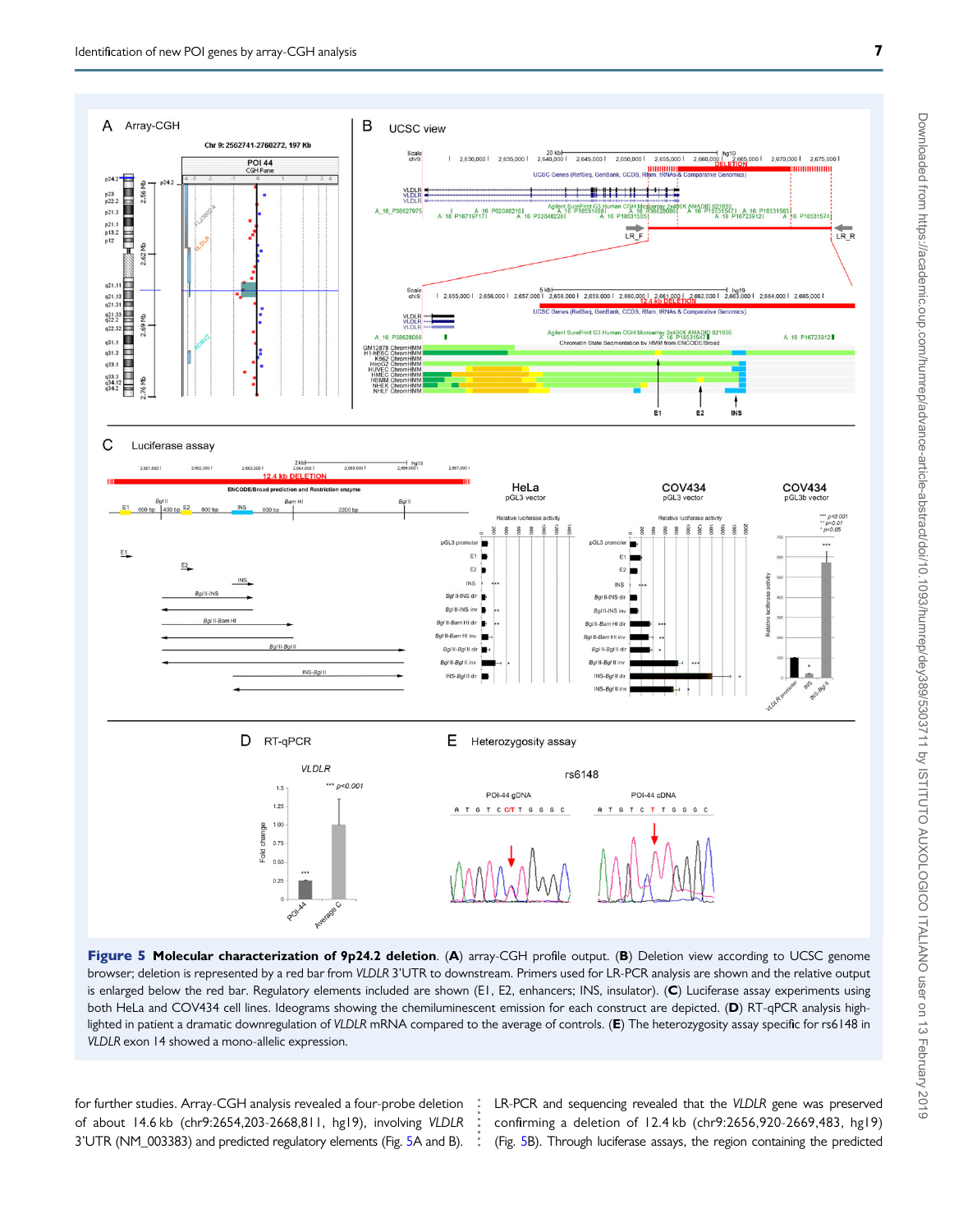insulator and the 3000 bp downstream (INS-BglII) showed a strong specific enhancer effect in COV434, and particularly on the VLDLR promoter (Fig. [5](#page-6-0)C). Indeed, RT-qPCR performed on patient peripheral blood cDNA revealed a significant transcript downregulation ( $P < 0.001$ ; Fig. [5D](#page-6-0)). Accordingly, the identification on the patients' DNA of a heterozygous SNP (rs6148) in the coding region, highlighted mono-allelic mRNA expression (Fig. [5](#page-6-0)D).

Regarding the intronic duplication at Xq21.33 involving DIAPH2 IVS26 and the entire long non-coding RNA (DIAPH2-antisense), RTqPCR was performed on POI-6 blood mRNA to evaluate a possible DIAPH2 alteration, but no mRNA level changes were detected in the analyzed tissue (data not shown).

CNVs at 10q26.3 involving CYP2E1 and SYCE1 were identified in patients and controls. Namely, a deletion in POI-60 and a duplication in POI-9, POI-11, POI-17, POI-62, CTR F003, CTR F008, CTR\_F021, CTR\_F053, CTR\_F084, and CTR\_F086. To evaluate any differences between patients and controls SYCE1 duplication CNVs, which might explain a different variant effect reflecting a diverse phenotype, qPCR experiments were carried out to clarify SYCE1 5'UTR complete or partial involvement. The analyses revealed no differences between POI patients and controls rearrangements (Supplementary Fig. S2).

# **Discussion**

We report an array-CGH study, carried out on a cohort of 67 46,XX young patients with PA or OD, which identified both old and novel (i.e. TP63 and VLDLR) potentially deleterious CNVs for ovarian function with a detection rate of 47.8%. The study carried out on a control cohort confirmed the rarity of identified variants and their possible involvement in POI pathogenesis: it revealed a significant enrichment in the number of patients presenting ovary-related variants compared to controls, and similarly in the number of ovary-related CNVs, genes and high score genes (Fig. [3](#page-4-0)). Despite ovary-related rare CNVs being identified also in controls, most of them likely do not exert any effect on the gene content expression, thus being less deleterious rearrangements compared to those of patients. In contrast, as previously reported (Tsuiko et al.[, 2016\)](#page-9-0), no differences in the number of selected common variants were found between patients and controls suggesting that common CNVs might enhance the POI burden in com-bination with other variants (Fig. [3\)](#page-4-0).

Besides the identification of CNVs involving POI genes, such as DIAPH2 and BMP15, we detected variants previously reported on POI cohorts, supporting their contribution in disease pathogenesis (Supplementary Fig. S1). Among them, the 15q25.2 deletion (POI 54), involving the ovary-related genes CPEB1, BNC1, WHAMM, SH3GL3, and BTBD1, was previously identified in five POI unrelated patients [\(McGuire](#page-9-0) et al., 2011; Hyon et al.[, 2016;](#page-8-0) [Tsuiko](#page-9-0) et al., 2016). Based on the severe phenotype of most patients (PA or early SA), it can be hypothesized that such a variant might contribute to an early onset of POI and that CPEB1 can be considered a leading candidate for ovarian failure because it is involved in synaptonemal complex formation during oocyte maturation ([Tay and Richter, 2001](#page-9-0)). The additional identification of a homozygous microdeletion involving CPEB1 IVS1 (POI-46) further support its role in POI pathogenesis. The 15q25.2 region seems a POI-specific locus as other ovary-related genes are included, such as the high prioritized BNC1 which plays a role in mouse oocytes

Downloaded from https://academic.oup.com/humrep/advance-article-abstract/doi/10.1093/humrep/dey389/5303711 by ISTITUTO AUXOLOGICO ITALIANO user on 13 February 2019 Downloaded from https://academic.oup.com/humrep/advance-article-abstract/doi/10.1093/humrep/dey389/5303711 by ISTITUTO AUXOLOGICO ITALIANO user on 13 February 2019

differentiation and causes its knock-out mouse to be sub-fertile ([Tian](#page-9-0) et al.[, 2001](#page-9-0)).

The duplications at 6q27 (POI-53) and at 19p13.3 (POI-63) involving TBP and ZFR2, respectively, had been previously reported in single cases ([Norling](#page-9-0) et al., 2014; [Tsuiko](#page-9-0) et al., 2016). TBP is essential for mouse oocyte maturation [\(Gazdag](#page-8-0) et al., 2007; Sun et al.[, 2013](#page-9-0)), whereas only expression in follicles is known for ZFR2, whose role in the ovary is still unknown (Fig. [2](#page-4-0)).

Another reported CNV, of uncertain significance because it was shared between patients and controls (Supplementary Fig. S1), was the duplication encompassing the STS gene which is involved in the steroidogenesis ([Otsuka](#page-9-0) et al., 2005). Besides its previous identification in two SA patients ([Quilter](#page-9-0) et al., 2010; [Tsuiko](#page-9-0) et al., 2016), the evidence of the same CNV in controls highlights its unclear role in POI pathogenesis.

Deletions or duplications at 10q26.3 encompassing SYCE1 gene (Supplementary Fig. S2) had been previously reported in several POI cohorts [\(McGuire](#page-9-0) et al., 2011; Zhen et al.[, 2013;](#page-9-0) [de Vries](#page-8-0) et al., 2014; Jaillard et al.[, 2016;](#page-9-0) [Tsuiko](#page-9-0) et al., 2016). SYCE1 plays a role in the synaptonemal complex stability during meiosis (Costa et al.[, 2005\)](#page-8-0) and its haploinsufficiency in mouse causes oocytes apoptosis and infertility ([Bolcun-Filas](#page-8-0) et al., 2009). In humans, a nonsense homozygous mutation in the SYCE1 gene, observed in two POI sisters might have a similar effect [\(de Vries](#page-8-0) et al., 2014). Supporting its pathogenic role, we found the SYCE1 deletion only in patients (POI-60) but not among controls, confirming a frequency (1.49%) similar to that previously reported (Tsuiko et al.[, 2016\)](#page-9-0). Conversely, SYCE1 duplication was found with a similar frequency among patients and controls (5.97% and 4.48%, respectively) and should not have any POI susceptibility role.

Our array-CGH analysis and the prioritization method uncovered 'high score genes' such as TP63 (3q28) and VLDLR (9p24.2). TP63 encodes a protein belonging to the p53 family and point mutations are associated in autosomal dominant manner with a wide phenotypic spectrum (OMIM#603273) including ADULT and Rapp-Hodgkin syndromes. In sisters, POI-8 and POI-9 no TP63-phenotypes were observed probably due to a different genetic defect. What is consistent with their POI disorder, is that TP63 turns out to be a main regulator of female germ cells genomic integrity during meiotic arrest [\(Suh](#page-9-0) et al.[, 2006\)](#page-9-0) and its knockout mice are infertile because oocytes do not undergo apoptosis after DNA damage ([Deutsch](#page-8-0) et al., 2011; [Kim](#page-9-0) [and Suh, 2014](#page-9-0)). Indeed, TP63 intragenic duplications, affecting the main functional domain of the protein (p-53 DNA binding domain), give rise to a stable aberrant mRNA in patients, and consequently a reduction of Tp63 activity might have deleterious effects on the oogenesis through an impaired function on genome integrity maintenance. Interestingly POI-8 and POI-9 are also carriers of a predicted probably damaging BMP15 heterozygous mutation (p.Y235C) [\(Di Pasquale](#page-8-0) et al.[, 2004](#page-8-0)), and we propose that the combination of TP63 and BMP15 alterations contributes to the ovarian dysgenesis seen in both sisters, consistent with the recently reported oligogenic architecture of early onset POI ([Bouilly](#page-8-0) et al., 2016).

VLDLR in humans is relevant for steroidogenesis as its expression in granulosa cells of pre-ovulatory follicles retains a relevant role in lipoprotein endocytosis during follicular growth [\(Murata](#page-9-0) et al., 1998). Moreover, in hens with VLDLR point mutations, the oocytes fail to grow and therefore undergo atresia causing anovulation and sterility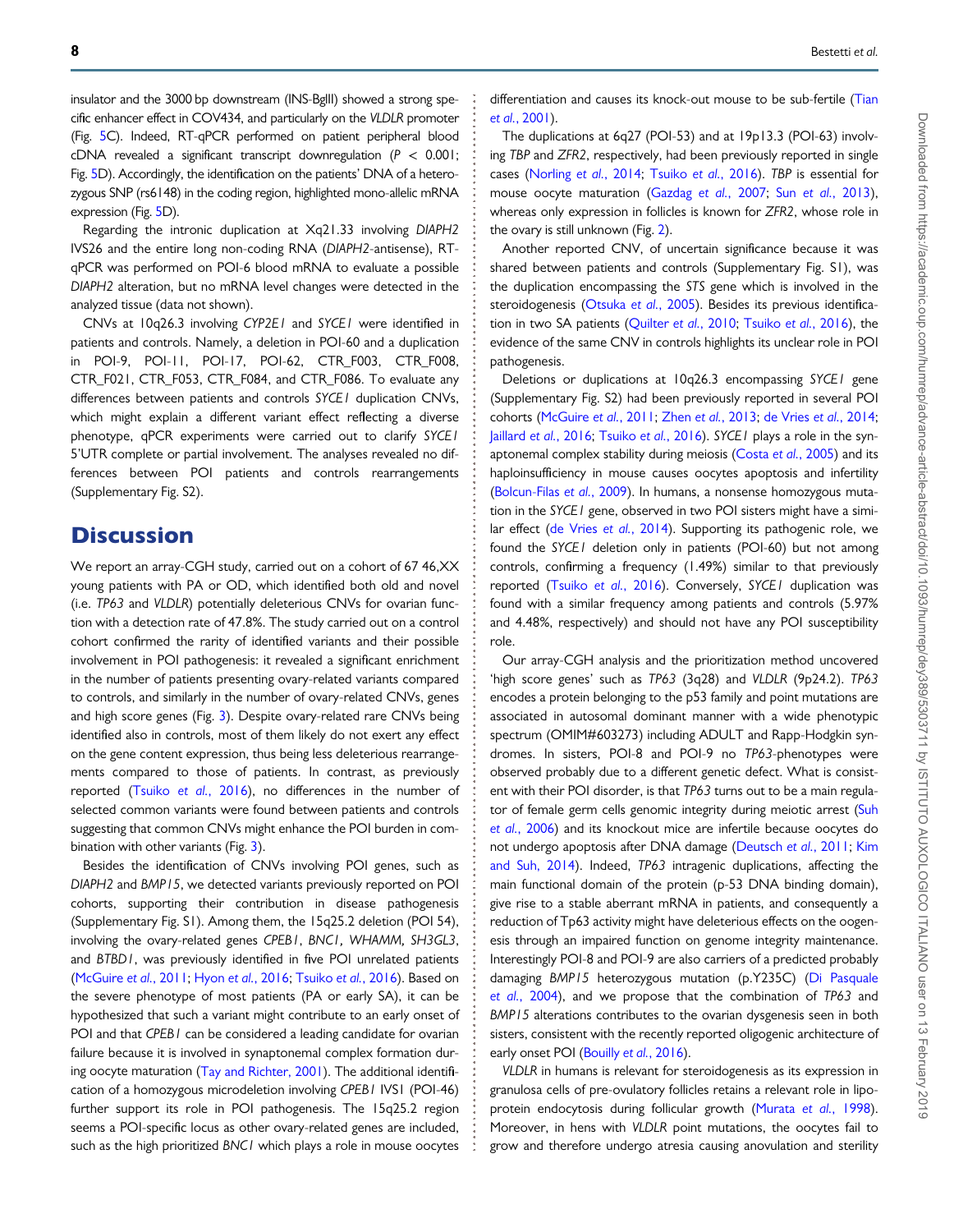<span id="page-8-0"></span>(Bujo et al., 1995). In POI-44, based on our results, the observed deletion far (2.4 kb) from VLDLR 3'UTR mediates a position effect on the gene, and consistent with its ovarian function, we propose that VLDLR haploinsufficiency could alter cholesterol endocytosis in the ovary leading to an impaired folliculogenesis.

Although further functional studies are needed to clarify and prove TP63 and VLDLR involvement on POI phenotype, the whole of these array-CGH data identified novel pathogenic mechanisms for POI and supported the extremely wide genetic heterogeneity of this disease. The combination of extremely and moderately rare variants in an individual patients confirms that the oligogenic architecture can frequently underlie POI with PA or an early age at onset. In such a context, the combination of array-CGH with next generation sequencing represents the most suitable approach to obtain a comprehensive genetic characterization of POI patients.

# Supplementary data

Supplementary data are available at Human Reproduction online.

# Acknowledgments

The authors thank the patients and their families for cooperation.

# Authors' roles

IB: study design, analysis and interpretation of clinical and experimental data, CNV characterizations, statistical analyses, manuscript preparation; CCast: study design, analysis and interpretation of control array-CGH data; AS: qPCR analyses for CNVs characterization; CCasl: Luciferase analysis, RT-qPCR; CS: clinical data collection, statistical analysis; RR, IF: clinical data collection; MC: interpretation of experimental data; AP: Luciferase analysis; DT, LP: clinical data collection, critical revision of the manuscript; AM: clinical data collection, Luciferase analysis, critical revision of the manuscript; PF: study design, analysis and interpretation of clinical and experimental data, critical revision of the manuscript. All authors read and approved the final manuscript.

# Funding

This study was supported by Italian Ministry of Health grants 'Ricerca Corrente' to IRCCS Istituto Auxologico Italiano (08C203\_2012) and 'Ricerca Finalizzata' funds for Young Researchers (GR-2011- 02351636, BIOEFFECT) to RR.

# Conflict of interest

The authors declare that they have no conflict of interests.

# References

Aboura A, Dupas C, Tachdjian G, Portnoi MF, Bourcigaux N, Dewailly D, Frydman R, Fauser B, Ronci-Chaix N, Donadille B et al. Array comparative genomic hybridization profiling analysis reveals deoxyribonucleic acid copy number variations associated with premature ovarian failure. J Clin Endocrinol Metab 2009;94:4540–4546.

- Beck-Peccoz P. Persani L. Premature ovarian failure. Orbhanet I Rare Dis 2006;1:9.
- Bolcun-Filas E, Hall E, Speed R, Taggart M, Grey C, de Massy B, Benavente R, Cooke HJ. Mutation of the mouse Syce1 gene disrupts synapsis and suggests a link between synaptonemal complex structural components and DNA repair. PLoS Genet 2009;5:e1000393.
- Bouilly J, Beau J, Barraud S, Bernard V, Azibi K, Fagart J, Fèvre A, Todeschini AL, Veitia RA, Beldjord C et al. Identification of multiple gene mutations accounts for a new genetic architecture of primary ovarian insufficiency. J Clin Endocrinol Metab 2016;101:4541-4550.
- Bujo H, Yamamoto T, Hayashi K, Hermann M, Nimpf J, Schneider WJ. Mutant oocytic low density lipoprotein receptor gene family member causes atherosclerosis and female sterility. Proc Natl Acad Sci USA 1995; 92:9905–9909.
- Castronovo C, Rossetti R, Rusconi D, Recalcati MP, Cacciatore C, Beccaria E, Calcaterra V, Invernizzi P, Larizza D, Finelli P et al. Gene dosage as a relevant mechanism contributing to the determination of ovarian function in Turner syndrome. Hum Reprod 2014;29:368–379.
- Chapman C, Cree L, Shelling AN. The genetics of premature ovarian failure: current perspectives. Int J Womens Health 2015;7:799–810.
- Costa Y, Speed R, Ollinger R, Alsheimer M, Semple CA, Gautier P, Maratou K, Novak I, Hoog C, Benavente R et al. Two novel proteins recruited by synaptonemal complex protein 1 (SYCP1) are at the centre of meiosis. *| Cell Sci* 2005; **| 18**:2755-2762.
- Cox L, Liu JH. Primary ovarian insufficiency: an update. Int J Womens Health 2014;6:235–243.
- de Vries L, Behar DM, Smirin-Yosef P, Lagovsky I, Tzur S, Basel-Vanagaite L. Exome sequencing reveals SYCE1 mutation associated with autosomal recessive primary ovarian insufficiency. J Clin Endocrinol Metab 2014;99:E2129–E2132.
- Deutsch GB, Zielonka EM, Coutandin D, Weber TA, Schafer B, Hannewald J, Luh LM, Durst FG, Ibrahim M, Hoffmann J et al. DNA damage in oocytes induces a switch of the quality control factor TAp63alpha from dimer to tetramer. Cell 2011;144:566–576.
- Di Pasquale E, Beck-Peccoz P, Persani L. Hypergonadotropic ovarian failure associated with an inherited mutation of human bone morphogenetic protein-15 (BMP15) gene. Am J Hum Genet 2004;75:106-111.
- Dudding TE, Lawrence O, Winship I, Froyen G, Vandewalle J, Scott R, Shelling AN. Array comparative genomic hybridization for the detection of submicroscopic copy number variations of the X chromosome in women with premature ovarian failure. Hum Reprod 2010;25:3159– 3160.
- Ernst J, Kheradpour P, Mikkelsen TS, Shoresh N, Ward LD, Epstein CB, Zhang X, Wang L, Issner R, Coyne M et al. Mapping and analysis of chromatin state dynamics in nine human cell types. Nature 2011;473:43-49.
- Fonseca DJ, Patino LC, Suarez YC, de Jesus Rodriguez A, Mateus HE, Jimenez KM, Ortega-Recalde O, Diaz-Yamal I, Laissue P. Next generation sequencing in women affected by nonsyndromic premature ovarian failure displays new potential causative genes and mutations. Fertil Steril 2015; **104**: 154–162.
- Gazdag E, Rajkovic A, Torres-Padilla ME, Tora L. Analysis of TATAbinding protein 2 (TBP2) and TBP expression suggests different roles for the two proteins in regulation of gene expression during oogenesis and early mouse development. Reproduction 2007; 134:51-62.
- Goswami D, Conway GS. Premature ovarian failure. Hum Reprod Update 2005;11:391–410.
- Huhtaniemi I, Hovatta O, La Marca A, Livera G, Monniaux D, Persani L, Heddar A, Jarzabek K, Laisk-Podar T, Salumets A et al. Advances in the molecular pathophysiology, genetics, and treatment of primary ovarian insufficiency. Trends Endocrinol Metab 2018;29:400–419.
- Hyon C, Mansour-Hendili L, Chantot-Bastaraud S, Donadille B, Kerlan V, Dode C, Jonard S, Delemer B, Gompel A, Reznik Y et al. Deletion of